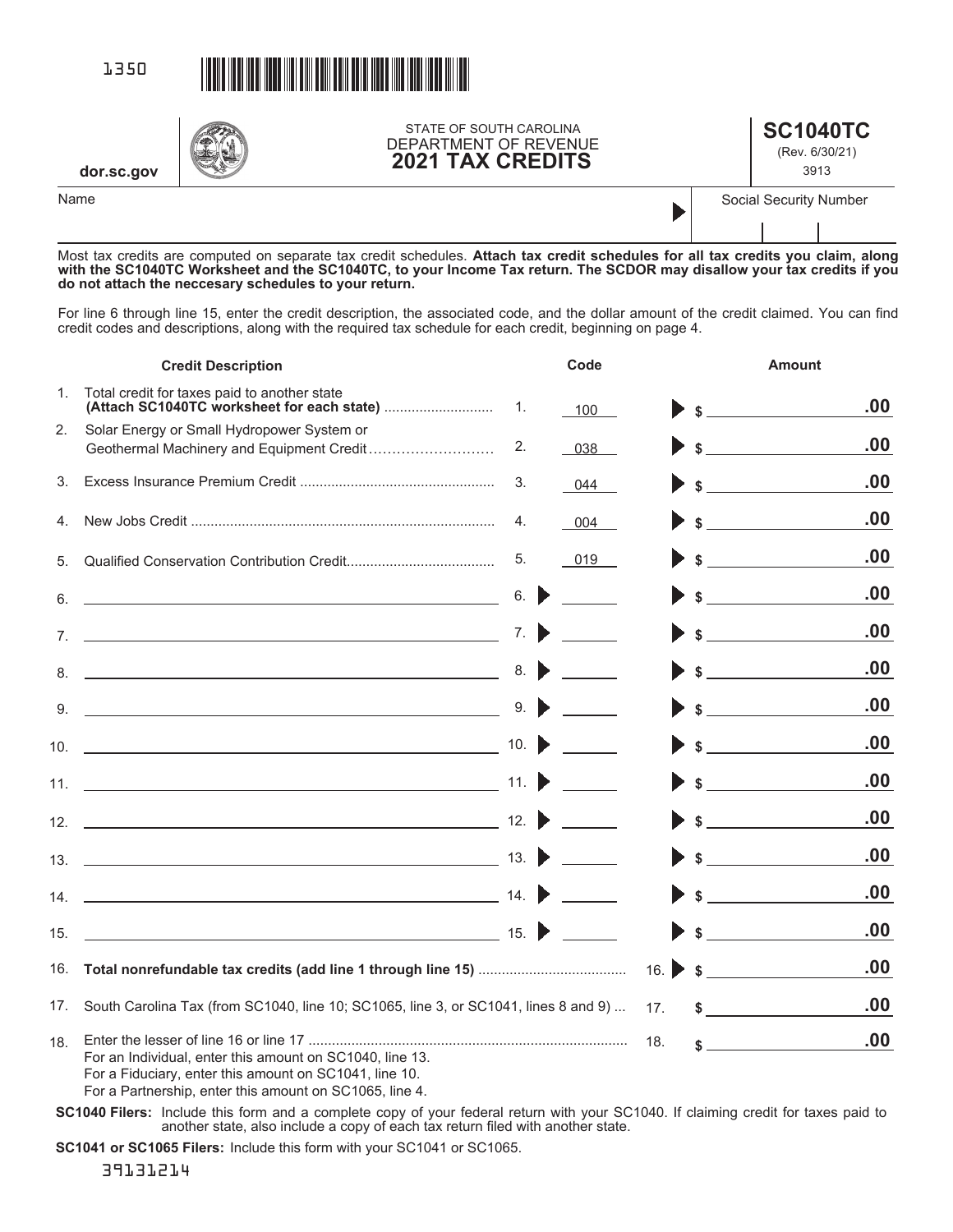



**dor.sc.gov**

### STATE OF SOUTH CAROLINA DEPARTMENT OF REVENUE **CREDIT FOR TAXES PAID TO ANOTHER STATE**

**2021 SC1040TC**  (Rev. 6/30/21) 3913

# **WORKSHEET FOR TAXES PAID TO**

(enter name of state)

This credit is available for South Carolina residents and part-year residents only. Complete a separate worksheet for each state. Use the SC1040TC instructions to complete this worksheet. **Include the SC1040TC and SC1040TC Worksheet with your SC1040.** 

|                                                                                               | <b>Dollars</b> | Cents         |
|-----------------------------------------------------------------------------------------------|----------------|---------------|
|                                                                                               |                | 00            |
|                                                                                               |                |               |
|                                                                                               |                |               |
| 3. Percentage (divide line 2 by line 1)                                                       |                | $\frac{9}{6}$ |
|                                                                                               |                |               |
|                                                                                               |                |               |
|                                                                                               |                |               |
| 6. Net tax due the other state on income from line 2                                          |                |               |
| Add the amounts from line 7 of each state worksheet, and enter the total on SC1040TC, line 1. |                |               |

# **WORKSHEET FOR TAXES PAID TO**

(enter name of state)

This credit is available for South Carolina residents and part-year residents only. Complete a separate worksheet for each state. Use the SC1040TC instructions to complete this worksheet. **Include the SC1040TC and SC1040TC Worksheet with your SC1040.** 

|                                                          | <b>Dollars</b> | Cents         |
|----------------------------------------------------------|----------------|---------------|
|                                                          |                | 00            |
|                                                          |                | 00            |
| 3. Percentage (divide line 2 by line 1)                  |                | $\frac{0}{0}$ |
|                                                          |                | 00            |
|                                                          |                | 00            |
| 6. Net tax due the other state on the income from line 2 |                | 00            |
|                                                          |                | 00            |

39132212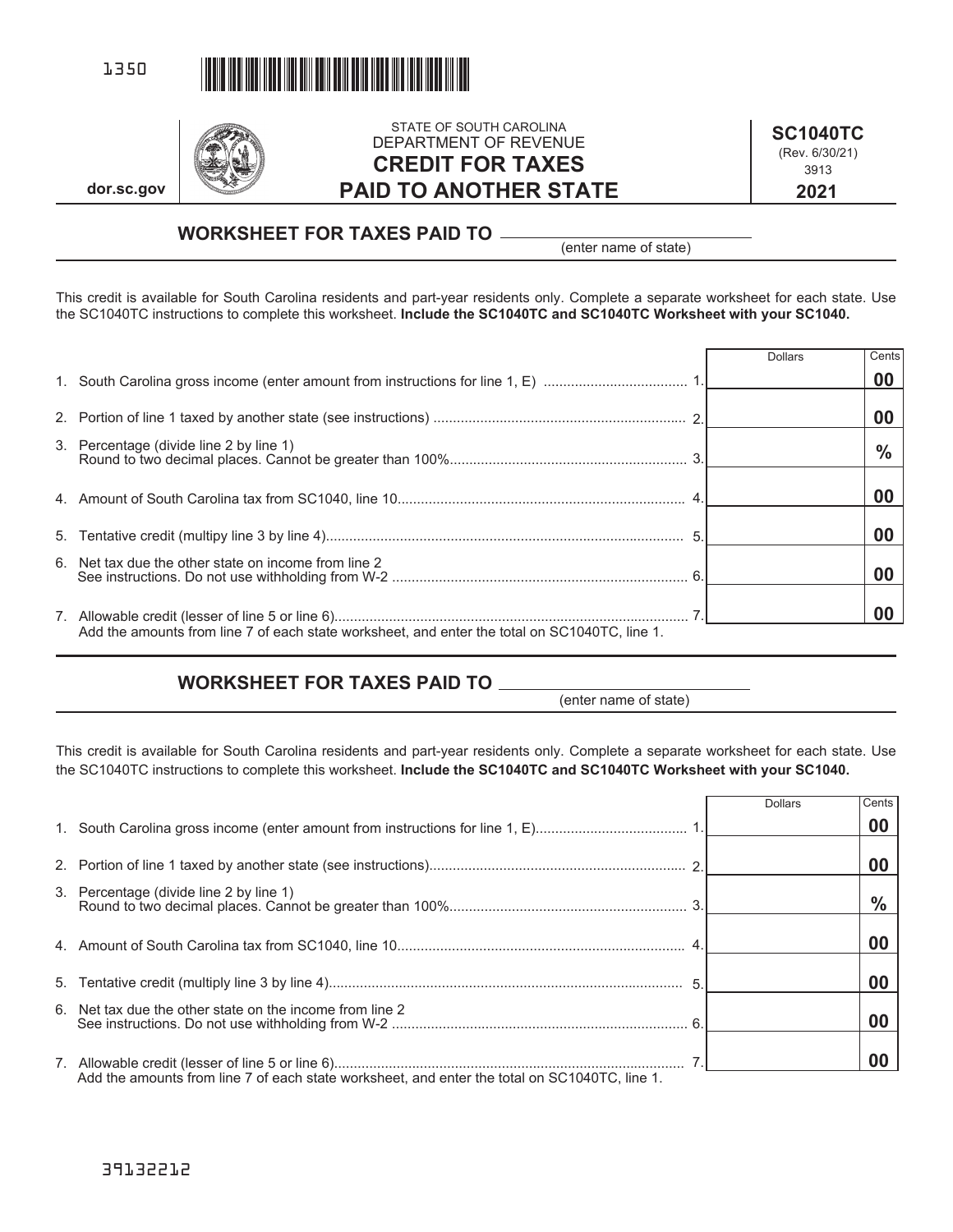#### **INSTRUCTIONS**

The credit for taxes paid to another state is available for a South Carolina resident or part-year resident who paid Income Tax to both South Carolina and another state on the same income. To claim the credit, you must have filed a return with the other state and had a tax liability. Tax liability is the tax computed on the other state's return. It is not the tax withheld for the other state from your W-2 wages.

Complete a separate worksheet for each state. Include the SC1040TC and all worksheets with your SC1040, along with a copy of your federal return and the other states' returns.

Partnerships **cannot** claim the Credit for Taxes Paid to Another State.

#### **Line instructions**

**Line 1:** Enter your federal gross income, adjusted by applicable South Carolina additions and subtractions.

**SC1040 filers:** Complete the following worksheet to calculate the amount to enter on line 1 as your South Carolina gross income.

\*Consider amounts entered on SC1040 line e (other additions) and line v (other subtractions) individually to determine if they affect line 1 of the credit worksheet. Adjustments that affect line 1 are those found in Article 9 and Article 17 of Title 12, Chapter 6 of the SC Code of Laws. Find more information on the SC Code of Laws, available at **dor.sc.gov/policy.**

**Example:** W's federal gross income is \$36,000. The South Carolina adjustments are:

- State refund (SC1040 line f): \$300
- Out-of-state loss on rental property (SC1040 line b): \$4,500
- Interest from US Bond (SC1040 line m): \$200

W will complete the worksheet above as follows:

W will enter \$40,000 on line 1 of the credit worksheet.

**SC Schedule NR filers:** Begin with line 16, Column B. Subtract the South Carolina adjustments from line 33 through line 37. Consider additions on line 32 and subtractions on line 41 individually to determine if they affect South Carolina gross income. Enter the total on line 1 of the credit worksheet.

**Line 2:** Enter the portion of the gross income included in line 1 that was taxed by the other state.

**Example 1:** X is a full-year resident of South Carolina who works in another state. Total income from the federal return is \$50,000, with no South Carolina adjustments. Wages in the other state are \$20,000. This is the only income shown on the other state's return.

X will enter \$50,000 on line 1 and \$20,000 on line 2.

**Example 2:** Y is a full-year resident of South Carolina who works in another state. Total income from the federal return is \$50,000. Wages in the other state are \$20,000, and there is \$10,000 of rental income from a property located in the other state. The \$10,000 of rental income is not taxed by South Carolina.

Y will enter \$40,000 (\$50,000 minus the \$10,000 adjustment for out-of-state income) on line 1 and \$20,000 on line 2.

Only enter gross income taxed by **both** South Carolina and another state.

**Line 3:** Divide line 2 by line 1. This is the percentage of income taxed by both South Carolina and the other state. Round to two decimal places, and do not enter an amount greater than 100%.

**Line 4:** Enter the amount of tax from line 10 of the SC1040.

**Line 5:** Multiply line 4 by line 3. This is your tentative credit.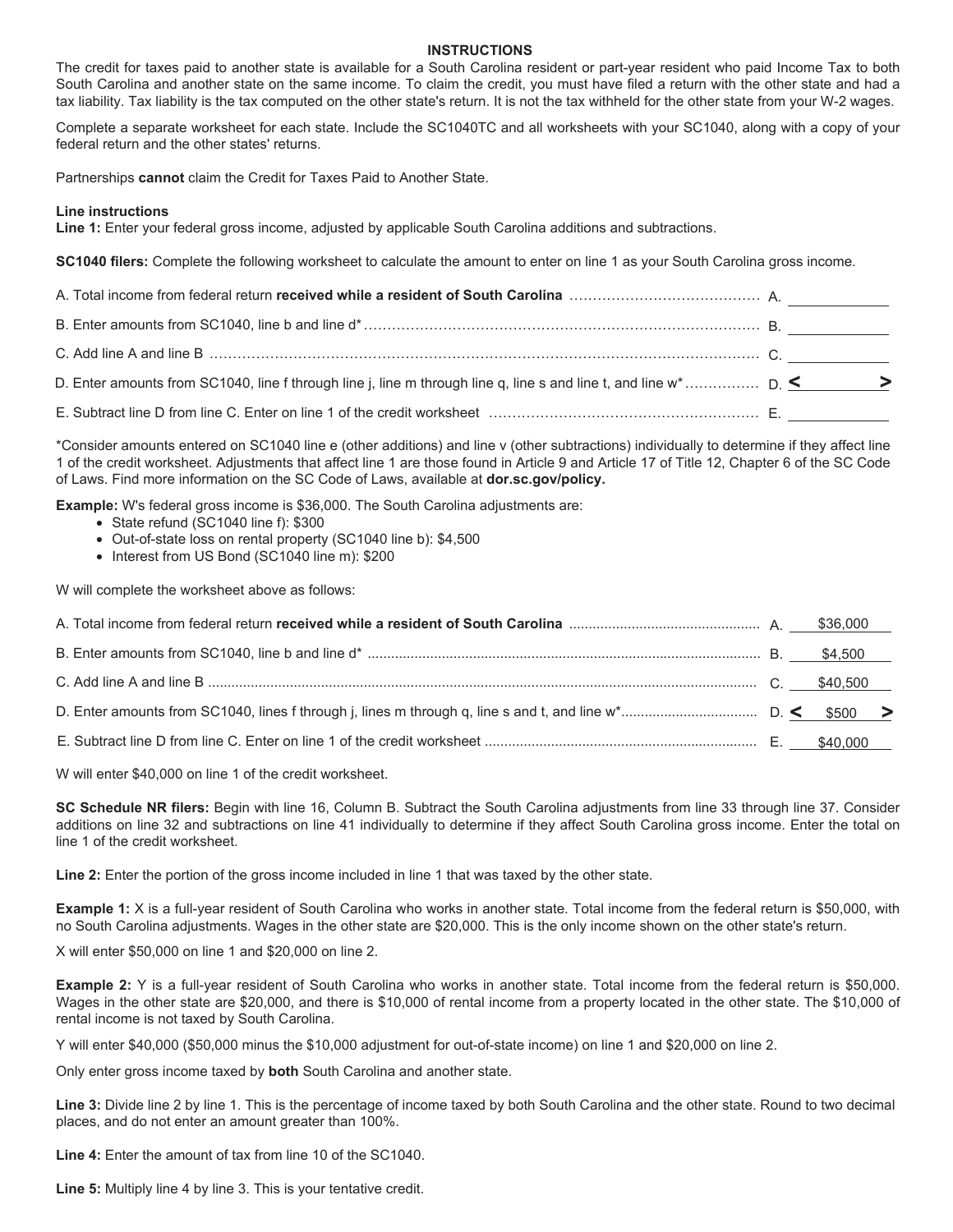**Line 6:** Enter the portion of the tax paid to the other state which is based on income taxed by both states. **Do not use withholding amounts shown on your W-2 forms.** 

Complete the following worksheet to calculate the amount to enter on line 6:

| Enter tax liability after tax credits. Do not enter the withholding shown on your W-2. |  |
|----------------------------------------------------------------------------------------|--|
|                                                                                        |  |

Enter on SC1040TC Worksheet line 6.

**Example:** Z's other state's return shows \$5,000 in wages, \$7,000 in rental income from the other state, and \$8,000 from the sale of a house located in the other state (\$20,000 total income). The other state's total tax liability is \$546. Since only the \$5,000 in wages is subject to tax in both states, Z will complete the above worksheet as follows:

Z will enter \$137 on line 6.

**Line 7:** The credit is limited to the **lesser of** South Carolina tax or the other state's tax on the income being taxed by both states**.** 

If you are calculating the credit for more than one state, complete a worksheet for each state. Total line 7 from all worksheets and enter the total credit on the SC1040TC, line 1.

If the other state later refunds or credits part of the tax which generated this credit, you must file an amended return and repay the SCDOR within 60 days of receiving the refund or notice of the credit from the other state.

### **Credit descriptions**

**CODE TITLE:** Description. **(Form)**

- **100 CREDIT FOR TAXES PAID TO ANOTHER STATE:** For resident and part-year resident taxpayers paying tax to South Carolina and another state on the same income. **(SC1040 TC Worksheet)**
- **038 SOLAR ENERGY OR SMALL HYDROPOWER SYSTEM OR GEOTHERMAL MACHINERY AND EQUIPMENT CREDIT:** For taxpayers installing a solar energy system, small hydropower system, or geothermal machinery and equipment in a South Carolina facility. This credit is limited to the lesser of \$3,500 per facility or 50% of your tax liability. **(TC-38)**
- **044 EXCESS INSURANCE PREMIUM CREDIT:** For individuals paying excess premiums for property and casualty insurance on their legal residence. **(TC-44)**
- **004 NEW JOBS CREDIT:** For qualifying employers that create and maintain 10 or more full-time jobs. This credit is limited to 50% of your tax liability. **(TC-4)**
- **019 QUALIFIED CONSERVATION CONTRIBUTION CREDIT:** For taxpayers donating a qualifying gift of land for conservation or a qualified conservation contribution of a real property interest. **(TC-19)** 
	- **101 CARRYOVER OF UNUSED QUALIFIED CREDITS:** Use the applicable tax credit schedule to calculate and claim credits carried forward from prior years. Current versions of the tax credit schedules have a line to report unused credit carryforward amounts.
	- **001 DRIP/TRICKLE IRRIGATION SYSTEMS CREDIT:** For taxpayers purchasing and installing conservation tillage equipment, drip/ trickle irrigation system, or dual purpose combination truck and crane equipment. **(TC-1)**
	- **002 CREDIT FOR STATE CONTRACTORS SUBCONTRACTING WITH SOCIALLY AND ECONOMICALLY DISADVANTAGED SMALL BUSINESS:** For taxpayers who have a contract with the State of South Carolina and subcontract with socially and economically disadvantaged small businesses. **(TC-2)**
	- **003 WATER RESOURCES CREDIT:** For taxpayers investing in the construction of water storage and control structures for soil and water conservation, wildlife management, agriculture, and aquaculture purpose. **(TC-3)**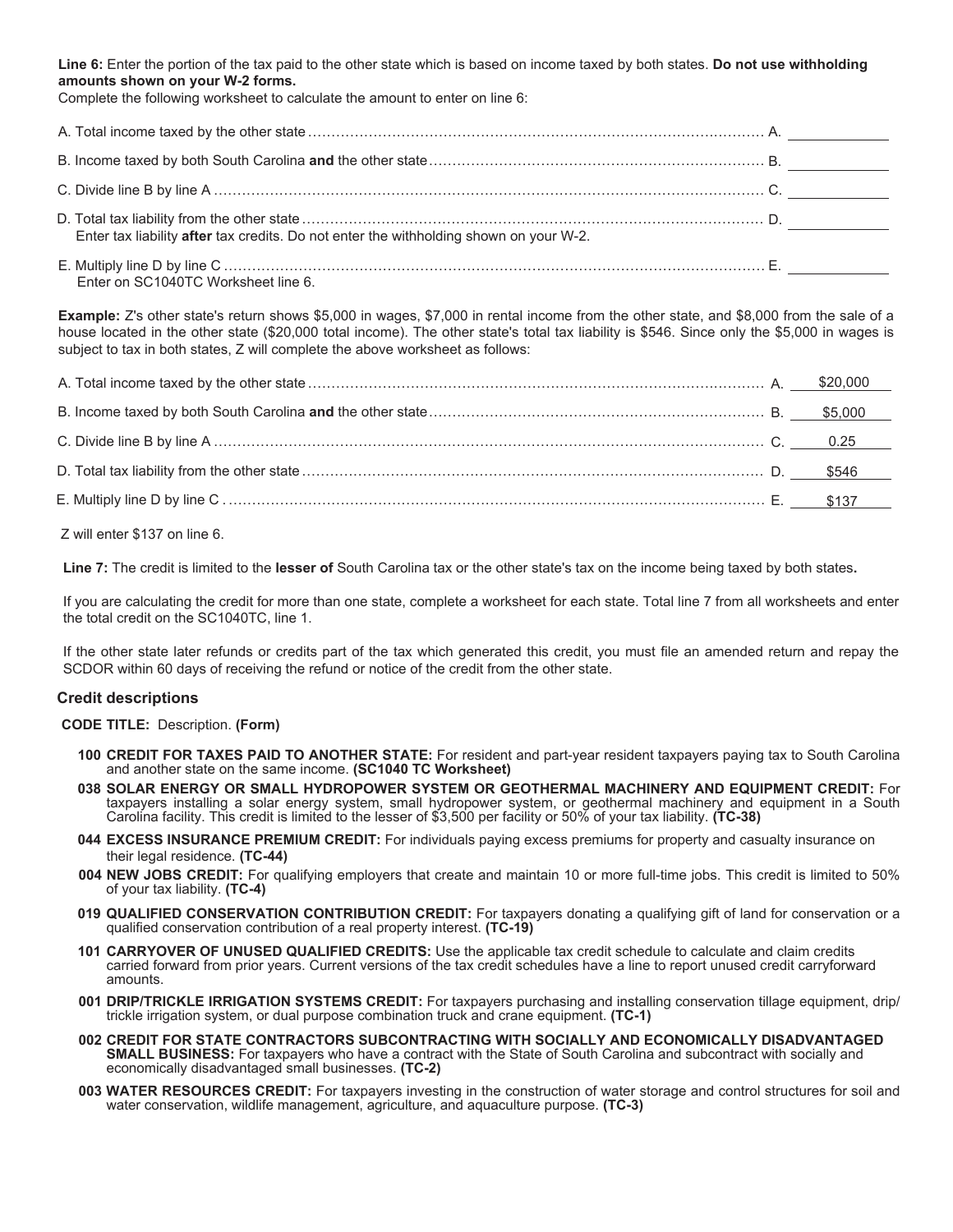#### **CODE TITLE:** Description. **(Form)**

- **102 NURSING HOME CREDIT:** For individuals paying expenses for their own support or the support of another to an institution, in any state, providing nursing facility level of care or to a provider for in-home or community care. A physician must certify that nursing care is needed. No credit is allowed for expenses paid from public source funds (such as Medicaid or Veterans Administration). The credit is for 20% of the expenses paid, up to a maximum credit allowed of \$300. There is no carryover if the credit is more than the amount of tax due. **There is no separate form for this credit**
- **104 SMALL BUSINESS JOBS CREDIT:** For qualifying small businesses that create and maintain two or more full-time jobs. This credit is limited to 50% of your tax liability. **(TC-4SB)**
- **204 ACCELERATED SMALL BUSINESS JOBS CREDIT:** For qualifying small businesses that create two or more full-time jobs. This credit is limited to 50% of your tax liability. **(TC-4SA)**
- **304 NEW JOBS CREDIT PROFESSIONAL SPORTS TEAMS:** For professional sports teams who have at least 150 full-time employees in South Carolina. The credit is limited to 50% of your tax liability. **(TC-4P)**
- **005 SCENIC RIVERS CREDIT:** For taxpayers donating certain lands adjacent to designated rivers or sections of a river. **(TC-5)**
- **007 PALMETTO SEED CAPITAL CREDIT:** For taxpayers investing in the Palmetto Seed Capital Corporation. **(TC-7)**
- **009 CHILD CARE PROGRAM CREDIT:** For employers that establish child care programs to benefit employees or donate to a non-profit corporation providing child care services to employees. **(TC-9)**
- **011 CAPITAL INVESTMENT CREDIT:** For taxpayers placing qualifying manufacturing and production equipment in service. **(TC-11)**
- **012 FAMILY INDEPENDENCE PAYMENTS CREDIT:** For employers hiring qualifying recipients of Family Independence Payments. **(TC-12)**
- **014 COMMUNITY DEVELOPMENT CREDIT:** For taxpayers investing amounts in qualifying community development corporations or financial institutions. **(TC-14)**
- **018 RESEARCH EXPENSES CREDIT:** For taxpayers claiming a federal research expenses credit. This credit is limited to 50% of your tax liability after other credits are applied. **(TC-18)**
- **020 BROWNFIELDS CLEANUP CREDIT:** For taxpayers participating in a voluntary cleanup activity by a nonresponsible party under the Brownfields Voluntary Cleanup Program. **(TC-20)**
- **021 CERTIFIED HISTORIC STRUCTURE CREDIT:** For taxpayers making rehabilitation expenses that qualify for the federal credit. **(TC-21)**
- **022 CERTIFIED HISTORIC RESIDENTIAL STRUCTURE CREDIT:** For taxpayers completing qualifying residential rehabilitation projects. **(TC-22)**
- **023 TEXTILES REHABILITATION CREDIT:** For taxpayers rehabilitating an abandoned textile manufacturing facility. **(TC-23)**
- **024 COMMERCIALS CREDIT:** For production companies producing commercials in South Carolina. **(TC-24)**
- **025 MOTION PICTURES CREDIT:** For taxpayers investing in motion picture projects or motion picture production or postproduction facilities in South Carolina. This credit, when combined with other credits, is limited to 50% of your tax liability. (**TC-25)**
- **026 VENTURE CAPITAL INVESTMENT CREDIT:** For taxpayers lending money to the SC Venture Capital Authority. **(TC-26)**
- **027 HEALTH INSURANCE POOL CREDIT:** For individuals acquiring replacement health insurance coverage through the SC Health Insurance Pool. **(TC-27)**
- **028 SC QUALITY FORUM CREDIT:** For taxpayers participating in quality programs of the SC Quality Forum. **(TC-28)**
- **029 QUALIFIED RETIREMENT PLAN CONTRIBUTION CREDIT:** For individuals who paid taxes to another state on qualified retirement plan contributions not exempt from the other state's Income Tax. **(TC-29)**
- **030 PORT CARGO VOLUME OR PORT TRANSPORTATION CREDIT:** For taxpayers increasing usage by volume at state ports, or taxpayers awarded a port transportation credit for their transportation costs. **(TC-30)**
- **031 RETAIL FACILITIES REVITALIZATION CREDIT**: For taxpayers who improve, renovate, or redevelop an abandoned retail facility. **(TC-31)**
- **032 PREMARITAL PREPARATION COURSE CREDIT:** For individuals attending a qualifying marriage preparation course prior to obtaining a South Carolina marriage license. **(TC-32)**
- **035 ALTERNATIVE MOTOR VEHICLE CREDIT:** For taxpayers purchasing qualified vehicles under Internal Revenue Code 30B. **(TC-35)**
- **036 INDUSTRY PARTNERSHIP FUND CREDIT:** For taxpayers contributing to the SC Research Authority's Industry Partnership Fund. **(TC-36)**
- **040 ETHANOL OR BIODIESEL PRODUCTION CREDIT:** For producers of corn-based or non-corn-based ethanol or soy-based or non-soy-based biodiesel. **(TC-40)**
- **041 RENEWABLE FUEL FACILITY CREDIT:** For taxpayers constructing a renewable fuel production or distribution facility in South Carolina. **(TC-41)**